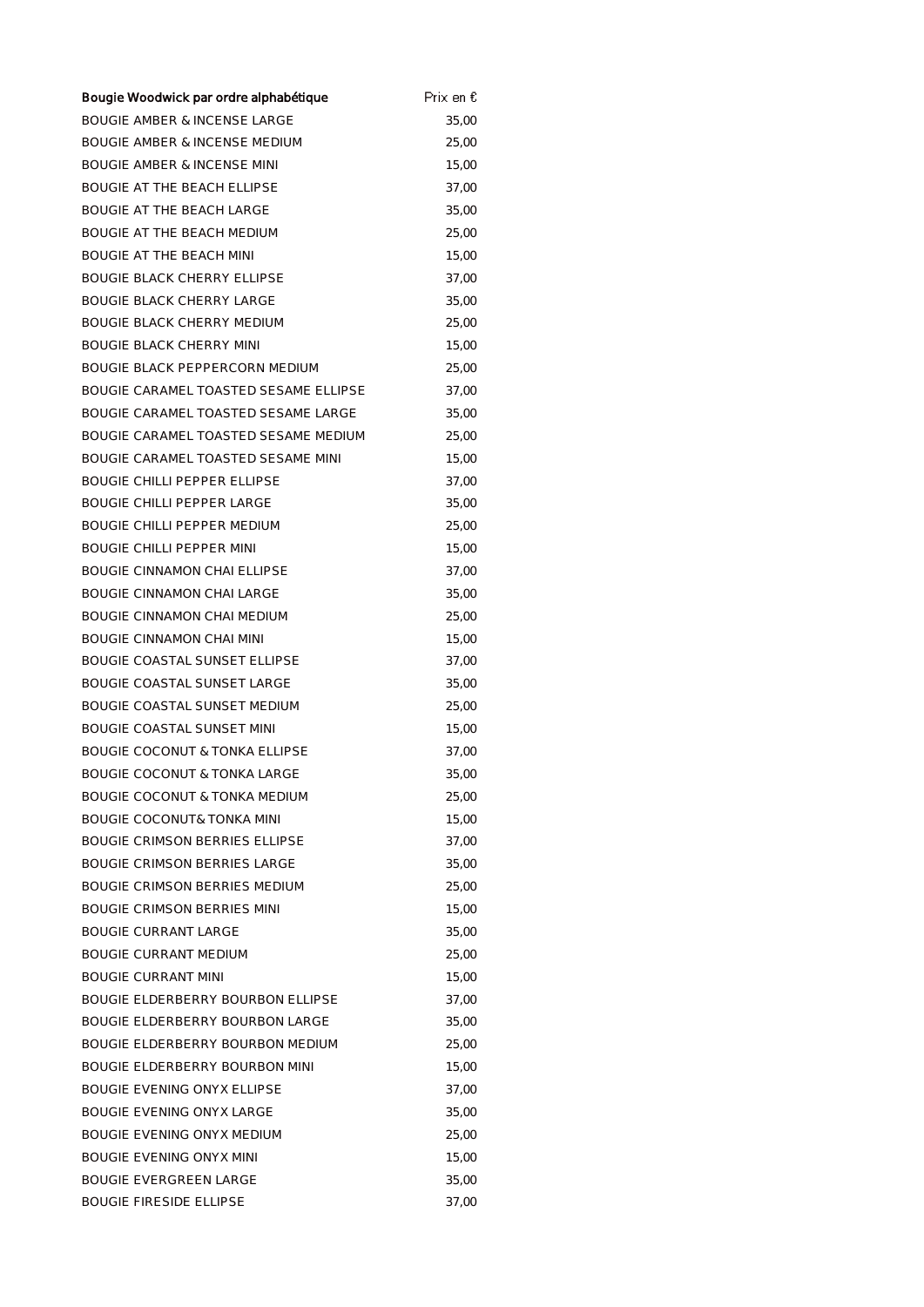| <b>BOUGIE FIRESIDE LARGE</b>                 | 35,00 |
|----------------------------------------------|-------|
| <b>BOUGIE FIRESIDE MEDIUM</b>                | 25,00 |
| <b>BOUGIE FIRESIDE MINI</b>                  | 15,00 |
| <b>BOUGIE FRASIER FIR ELLIPSE</b>            | 37,00 |
| <b>BOUGIE FRASIER FIR LARGE</b>              | 35,00 |
| <b>BOUGIE FRASIER FIR MEDIUM</b>             | 25,00 |
| <b>BOUGIE GOLDEN MILK ELLIPSE</b>            | 37,00 |
| <b>BOUGIE GOLDEN MILK LARGE</b>              | 35,00 |
| <b>BOUGIE GOLDEN MILK MEDIUM</b>             | 25,00 |
| <b>BOUGIE GOLDEN MILK MINI</b>               | 15,00 |
| <b>BOUGIE GREEN TEA &amp; LIME LARGE</b>     | 35,00 |
| <b>BOUGIE HEARTHSIDE TRILOGY ELLIPSE</b>     | 37,00 |
| <b>BOUGIE HEMP &amp; IVY LARGE</b>           | 35,00 |
| <b>BOUGIE HUMIDOR LARGE</b>                  | 35,00 |
| <b>BOUGIE HUMIDOR MEDIUM</b>                 | 25,00 |
| <b>BOUGIE HUMIDOR MINI</b>                   | 15,00 |
| <b>BOUGIE INDIGO SUEDE ELLIPSE</b>           | 37,00 |
| <b>BOUGIE INDIGO SUEDE LARGE</b>             | 35,00 |
| <b>BOUGIE INDIGO SUEDE MEDIUM</b>            | 25,00 |
| <b>BOUGIE INDIGO SUEDE MINI</b>              | 15,00 |
| <b>BOUGIE ISLAND COCONUT ELLIPSE</b>         | 37,00 |
| <b>BOUGIE ISLAND COCONUT LARGE</b>           | 35,00 |
| BOUGIE ISLAND COCONUT MEDIUM                 | 25,00 |
| BOUGIE ISLAND COCONUT MINI                   | 15,00 |
| <b>BOUGIE JUNIPER &amp; SPRUCE ELLIPSE</b>   | 37,00 |
| <b>BOUGIE JUNIPER &amp; SPRUCE LARGE</b>     | 35,00 |
| <b>BOUGIE JUNIPER &amp; SPRUCE MEDIUM</b>    | 25,00 |
| <b>BOUGIE JUNIPER &amp; SPRUCE MINI</b>      | 15,00 |
| BOUGIE LAVANDER SPA MEDIUM                   | 25,00 |
| <b>BOUGIE LAVENDER &amp; CEDAR LARGE</b>     | 35,00 |
| <b>BOUGIE LAVENDER SPA ELLIPSE</b>           | 37,00 |
| <b>BOUGIE LAVENDER SPA LARGE</b>             | 35,00 |
| <b>BOUGIE LAVENDER SPA MINI</b>              | 15,00 |
| <b>BOUGIE LEMONGRASS &amp; LILY LARGE</b>    | 35,00 |
| <b>BOUGIE LEMONGRASS &amp; LILY MEDIUM</b>   | 25,00 |
| <b>BOUGIE LEMONGRASS &amp; LILY MINI</b>     | 15,00 |
| BOUGIE MELON & PINK QUARTZ ELLIPSE           | 37,00 |
| <b>BOUGIE MELON &amp; PINK QUARTZ MINI</b>   | 15,00 |
| <b>BOUGIE MELON &amp; QUARTZ PINK MEDIUM</b> | 25,00 |
| <b>BOUGIE MELON&amp; QUARTZ PINK LARGE</b>   | 35,00 |
| BOUGIE OUDWOOD LARGE                         | 35,00 |
| BOUGIE OUDWOOD MEDIUM                        | 25,00 |
| BOUGIE OUDWOOD MINI                          | 15,00 |
| <b>BOUGIE POMEGRANANTE MINI</b>              | 15,00 |
| <b>BOUGIE POMEGRANATE LARGE</b>              | 35,00 |
| BOUGIE POMEGRANATE MEDIUM                    | 25,00 |
| <b>BOUGIE ROSE ELLIPSE</b>                   | 37,00 |
| <b>BOUGIE ROSE LARGE</b>                     | 35,00 |
| <b>BOUGIE ROSEWOOD ELLIPSE</b>               | 37,00 |
| BOUGIE ROSEWOOD LARGE                        | 35,00 |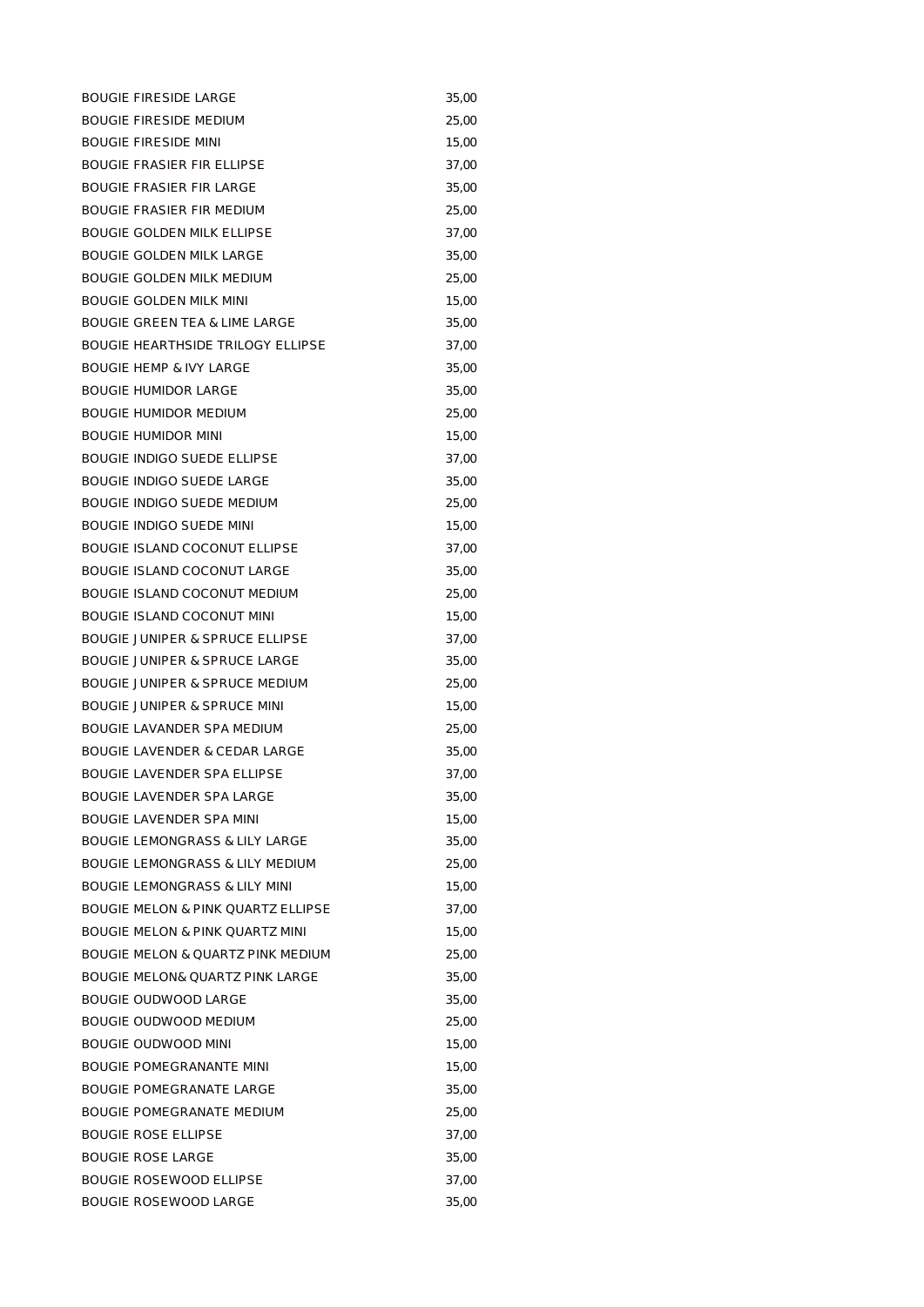| <b>BOUGIE ROSEWOOD MEDIUM</b>                   | 25,00 |
|-------------------------------------------------|-------|
| <b>BOUGIE ROSEWOOD MINI</b>                     | 15,00 |
| <b>BOUGIE SAGE &amp; MYRRH LARGE</b>            | 35,00 |
| <b>BOUGIE SAGE &amp; MYRRH MEDIUM</b>           | 25,00 |
| <b>BOUGIE SAGE &amp; MYRRH MINI</b>             | 15,00 |
| <b>BOUGIE SAND &amp; DRIFTWOOD ELLIPSE</b>      | 37,00 |
| BOUGIE SAND & DRIFTWOOD LARGE                   | 35,00 |
| <b>BOUGIE SAND &amp; DRIFTWOOD MEDIUM</b>       | 25,00 |
| <b>BOUGIE SAND &amp; DRIFTWOOD MINI</b>         | 15,00 |
| <b>BOUGIE SEASIDE MIMOSA ELLIPSE</b>            | 37,00 |
| BOUGIE SEASIDE MIMOSA LARGE                     | 35,00 |
| <b>BOUGIE SEASIDE MIMOSA MEDIUM</b>             | 25,00 |
| <b>BOUGIE SEASIDE MIMOSA MINI</b>               | 15,00 |
| <b>BOUGIE SEASIDE NEROLI ELLIPSE</b>            | 37,00 |
| <b>BOUGIE SEASIDE NEROLI LARGE</b>              | 35,00 |
| <b>BOUGIE SEASIDE NEROLI MEDIUM</b>             | 25,00 |
| <b>BOUGIE SEASIDE NEROLI MINI</b>               | 15,00 |
| <b>BOUGIE SMOKED JASMINE ELLIPSE</b>            | 37,00 |
| <b>BOUGIE SMOKED JASMINE LARGE</b>              | 35,00 |
| <b>BOUGIE SMOKED JASMINE MEDIUM</b>             | 25,00 |
| <b>BOUGIE SMOKED JASMINE MINI</b>               | 15,00 |
| <b>BOUGIE SMOKED WALNUT &amp; MAPLE ELLIPSE</b> | 37,00 |
| BOUGIE SMOKED WALNUT & MAPLE LARGE              | 35,00 |
| <b>BOUGIE SMOKED WALNUT &amp; MAPLE MEDIUM</b>  | 25,00 |
| <b>BOUGIE SMOKED WALNUT &amp; MAPLE MINI</b>    | 15,00 |
| <b>BOUGIE SOFT CHAMBRAY MINI</b>                | 15,00 |
| <b>BOUGIE SOLAR YLANG ELLIPSE</b>               | 37,00 |
| <b>BOUGIE SOLAR YLANG LARGE</b>                 | 35,00 |
| <b>BOUGIE SOLAR YLANG MEDIUM</b>                | 25,00 |
| <b>BOUGIE SOLAR YLANG MINI</b>                  | 15,00 |
| <b>BOUGIE SPICED BLACKBERRY LARGE</b>           | 35,00 |
| <b>BOUGIE SPICED BLACKBERRY MEDIUM</b>          | 25,00 |
| <b>BOUGIE SPICED BLACKBERRY MINI</b>            | 15,00 |
| BOUGIE STONE WASHED SUEDE LARGE                 | 35,00 |
| <b>BOUGIE STONE WASHED SUEDE MEDIUM</b>         | 25,00 |
| BOUGIE STONE WASHED SUEDE MINI                  | 15,00 |
| <b>BOUGIE SUEDE &amp; SANDALWOOD ELLIPSE</b>    | 37,00 |
| <b>BOUGIE SUEDE &amp; SANDALWOOD LARGE</b>      | 35,00 |
| <b>BOUGIE SUEDE &amp; SANDALWOOD MEDIUM</b>     | 25,00 |
| <b>BOUGIE SUEDE &amp; SANDALWOOD MINI</b>       | 15,00 |
| <b>BOUGIE SUN RIPENED BERRIES ELLIPSE</b>       | 37,00 |
| BOUGIE SUN RIPENED BERRIES LARGE                | 35,00 |
| BOUGIE SUN RIPENED BERRIES MEDIUM               | 25,00 |
| <b>BOUGIE TRILOGY CALMING RETREAT ELLIPSE</b>   | 37,00 |
| BOUGIE TRILOGY CALMING RETREAT LARGE            | 35,00 |
| BOUGIE TRILOGY CALMING RETREAT MEDIUM           | 25,00 |
| BOUGIE TRILOGY COZY CABIN ELLIPSE               | 37,00 |
| <b>BOUGIE TRILOGY COZY CABIN LARGE</b>          | 35,00 |
| BOUGIE TRILOGY COZY CABIN MEDIUM                | 25,00 |
| BOUGIE TRILOGY FRUITS OF SUMMER ELLIPSE         | 37,00 |